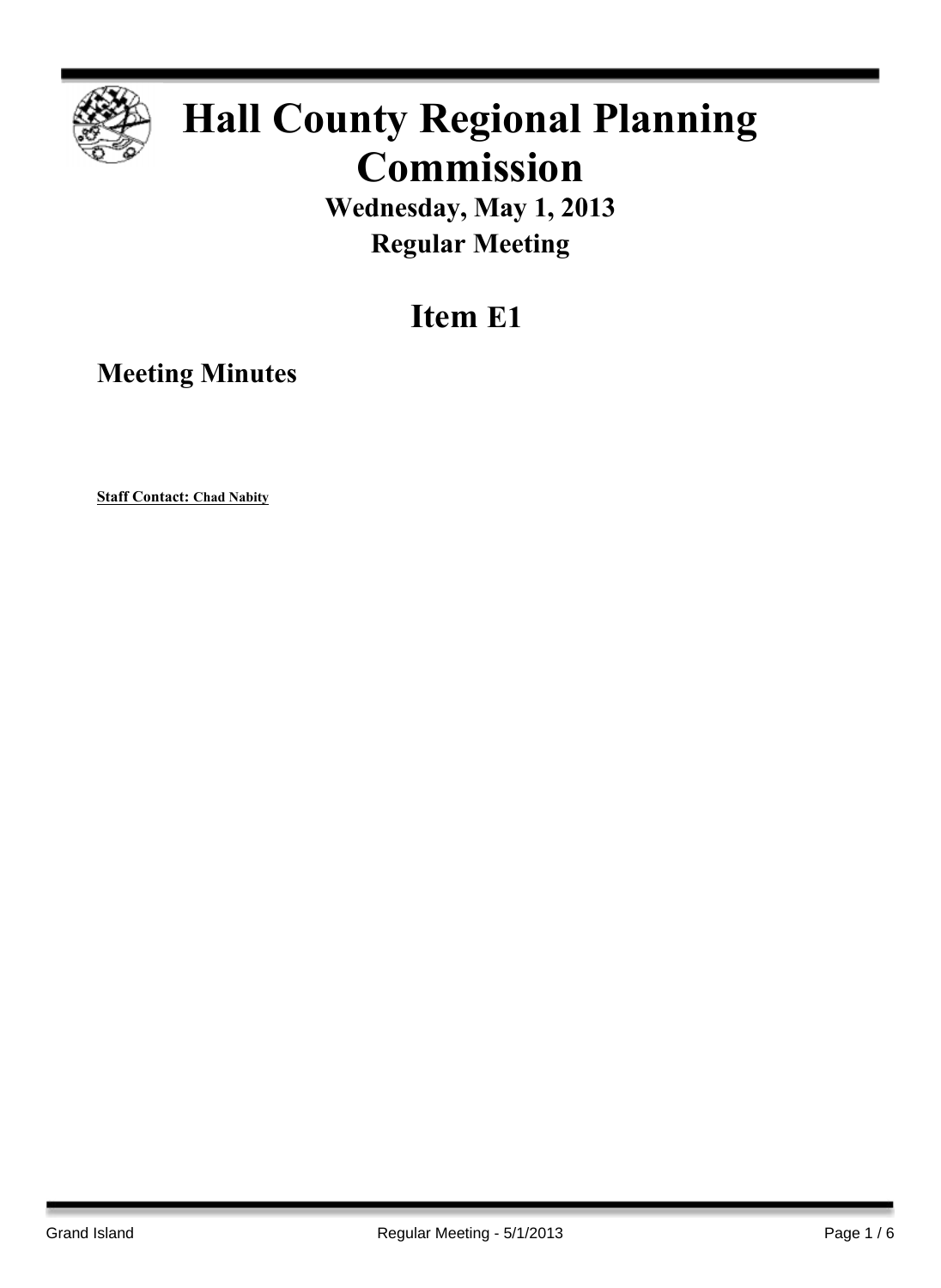

## THE REGIONAL PLANNING COMMISSION OF HALL COUNTY, GRAND ISLAND, WOOD RIVER AND THE VILLAGES OF ALDA, CAIRO, AND DONIPHAN, NEBRASKA

| <b>Minutes</b> |  |
|----------------|--|
| for            |  |
| April 3, 2013  |  |
|                |  |

The meeting of the Regional Planning Commission was held Wednesday, April 3, 2013, in the Community Meeting Room - City Hall – Grand Island, Nebraska. Notice of this meeting appeared in the "Grand Island Independent" March 23, 2013.

| Present: Leslie Ruge                | Julie Connelly    |
|-------------------------------------|-------------------|
| Pat O'Neill                         | <b>Bill Hayes</b> |
| John Amick                          | Don Snodgrass     |
| Mark Haskins                        | Scott Eriksen     |
| Deb Reynolds                        | Karen Bredthauer  |
| Absent: Dennis McCarty, Jaye Monter |                   |

Other:

Staff: Chad Nabity, Rose Rhoads

Press:

### **1. Call to order.**

Chairman O'Neill called the meeting to order at 6:00 p.m.

**2.** O'Neill stated that this was a public meeting subject to the open meetings laws of the State of Nebraska. He noted that the requirements for an open meeting were posted on the wall in the room and easily accessible to anyone who may be interested in reading them.

#### **3. Minutes of March 6, 2013 meeting.**

A motion was made by Eriksen to approve the meeting minutes and seconded by Reynolds to approve the Minutes of the March 6, 2013 meeting as mailed.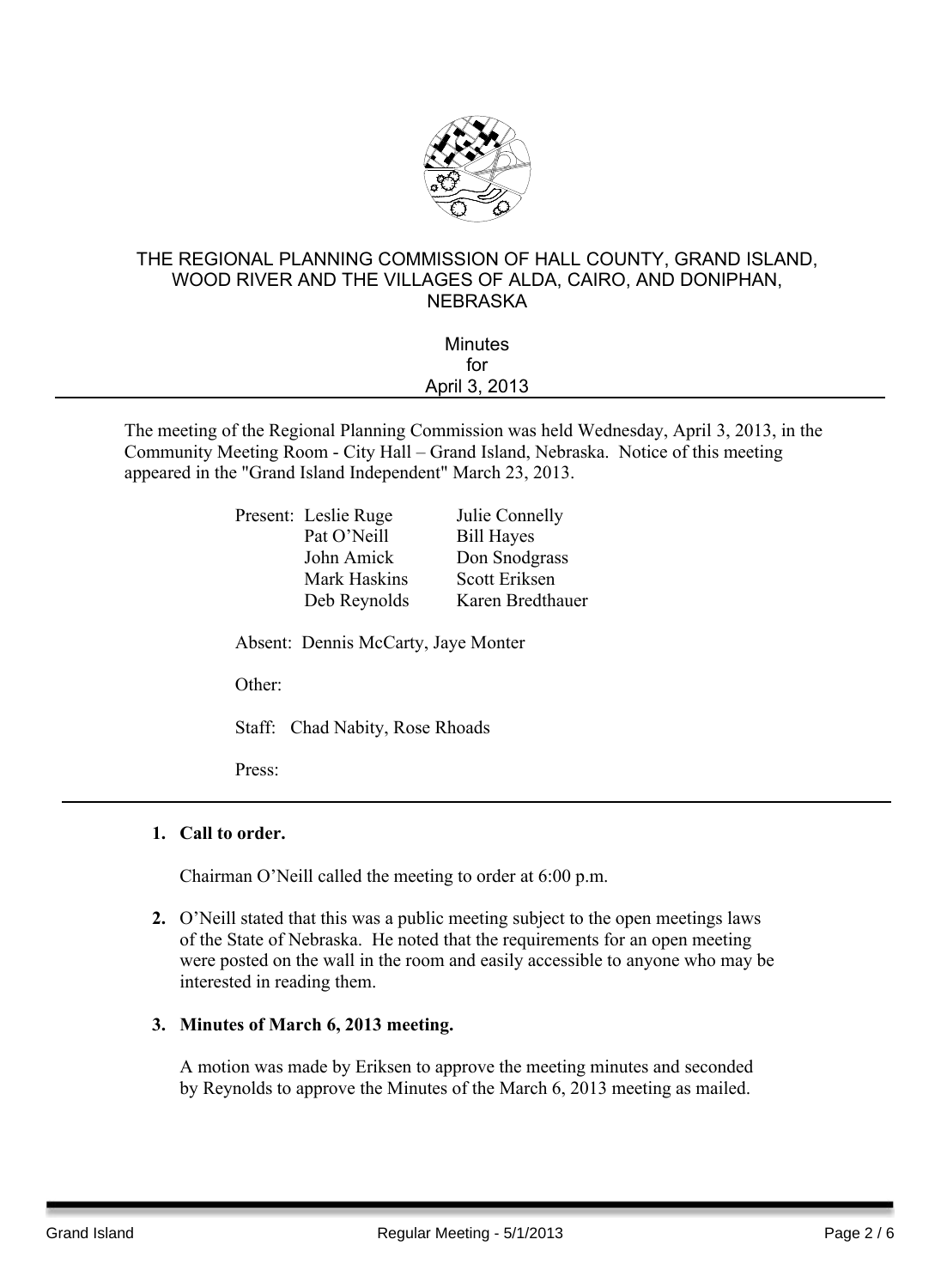The motion carried with 10 members present and 8 voting in favor (Reynolds, Eriksen, Amick, O'Neill, Ruge, Hayes, Snodgrass and Haskins) and 2 members present abstaining (Bredthauer and Connelly).

#### **4. Request Time to Speak.**

E.W. Skala, 323 Mallard Lane, Grand Island; Orval Stahr, 1512 Road 13, York; Raymond O'Connor, 611 Fleetwood Road, Grand Island; Kent Cordes, 111 Central Avenue, Kearney; Tim Plate, 620 N Webb Road, Grand Island, item #6. Ron DePue, 308 N Locust, Grand Island, item #5.

**5. Public Hearing – Rezone -** A request to rezone property located west of South Locust Street and south of US Hwy 34. Also known as a tract of land comprising a part of the Northeast Quarter of the Northeast Quarter (NE ¼ NE  $\frac{1}{4}$ ) of Section 33, Township 11 North, Range 9 West of the 6<sup>th</sup> P.M., in Grand Island, in Hall County, Nebraska, from LLR – Large Lot Residential to B2 – General Business Zone. (C-10-2013GI)

O'Neill opened the Public Hearing.

Nabity explained this request is to rezone approximately 4 acres of land south of Lake Street and west of South Locust Street, from LLR Large Lot Residential to B2 General Business Zone, in the City of Grand Island. The purpose of this rezoning request is to make the zoning consistent across the full parcel. This is consistent with the comprehensive plan.

O'Neill closed the Public Hearing.

A motion was made by Bredthauer and seconded by Hayes to approve the rezone from LLR – Large Lot Residential Zone to B2 – General Business Zone.

A roll call vote was taken and the motion passed with 10 members present and 10 voting in favor (Amick, O'Neill, Ruge, Hayes, Reynolds, Connelly, Bredthauer, Haskins, Snodgrass and Eriksen) and no one voting against.

**6. Public Hearing** – Concerning an amendment to the redevelopment plan for CRA, Area 8, for a Site Specific Redevelopment Plan for 1119 S Adams, in Grand Island, Hall County, Nebraska. Resolution No. 2013-04. (C-11-2013GI)

O'Neill opened the Public Hearing.

Nabity reviewed the Redevelopment Plan and explained that Chief Industries, Inc., has acquired the property, and has demolished the Aurora Coop buildings and grain elevator, extend services, prepared the site and are planning on building a 33,000+ sq. ft. building at 1119 S Adams Street. The developer is seeking Tax Increment Financing to offset the cost of acquisition of the property, service extension, and site preparation. The structure on this property is currently vacant. A memorandum of understanding between Chief Industries, the Grand Island CRA and the City of Grand Island in July of 2012 authorizing Chief to move forward with acquisition, demolition and utility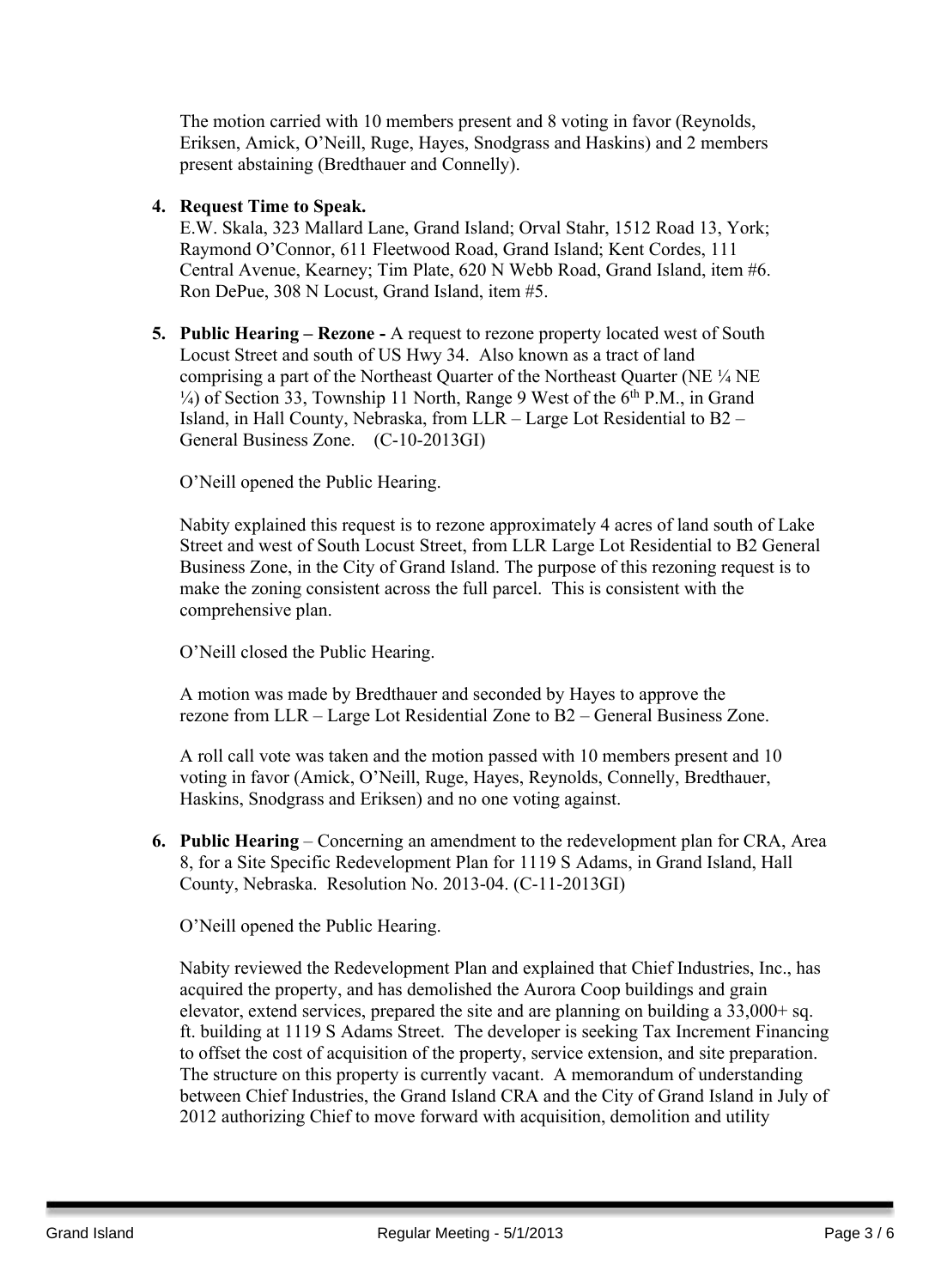improvements necessary to support this effort and remove blighting influences and make improvements to eliminate substandard conditions prior to submitting this redevelopment proposal.

O'Neill closed the Public Hearing.

A motion was made by Bredthauer and seconded by Connelly to approve Resolution No. 2013-04 as presented.

A roll call vote was taken and the motion passed with 10 members present and 10 voting in favor (Amick, O'Neill, Ruge, Hayes, Reynolds, Connelly, Bredthauer, Haskins, Snodgrass and Eriksen) and no one voting against.

**7. Public Hearing -** Concerning adoption of a blight and substandard Area 12. This property is located between Engleman Road and North Road and 13th Street and west Stolley Park Road. This area is also known as Copper Creek Estates located to the south of Old Potash Hwy and Indian Acres located to the north Old Potash Hwy in the City of Grand Island. (C-12-2013GI)

O'Neill opened the Public Hearing.

Nabity explained here is a Substandard and Blight Study as prepared by Stahr & Associates, Inc. entitled "Blighted and Substandard Area Determination Analysis: Community Redevelopment Authority Analysis No. 12 Grand Island, Nebraska". This area as defined by the study will be referred to as Community Redevelopment Authority (CRA) Area #12. The study as prepared and submitted indicates that this property could be considered substandard and blighted. A blight designation was previously sought on this property in January 2009. At that time Council made a decision not to forward the study to the Planning Commission for their review and recommendation. The area was not declared blighted and substandard. As shown in this study construction within this subdivision stopped not long after that and the infrastructure was left uncompleted. This infrastructure, including the streets and storm sewer has not been accepted into the city system and is deteriorating at a heightened rate due to the fact that it was never property completed. If the Planning Commission does not make a recommendation within 30 days Council can proceed with a decision on the declaration without recommendation from Planning Commission.

EW Skala (Willie) talked about how this project was started. Skala said Grand Island is suffering from a housing shortage. As of Wednesday morning there were just 51 homes on the market for \$150,000 or less. Skala spoke for the approval of the Blight Study. By declaring the former Copper Creek land blighted and substandard this could be a win/win for the community.

Orval Stahr, Economic Consultant who put together the study, talked about the original study done in 2008 for this subdivision. Stahr commented this project has reached a point that the cost of infrastructure is making it impossible, in terms of risk to develop affordable housing.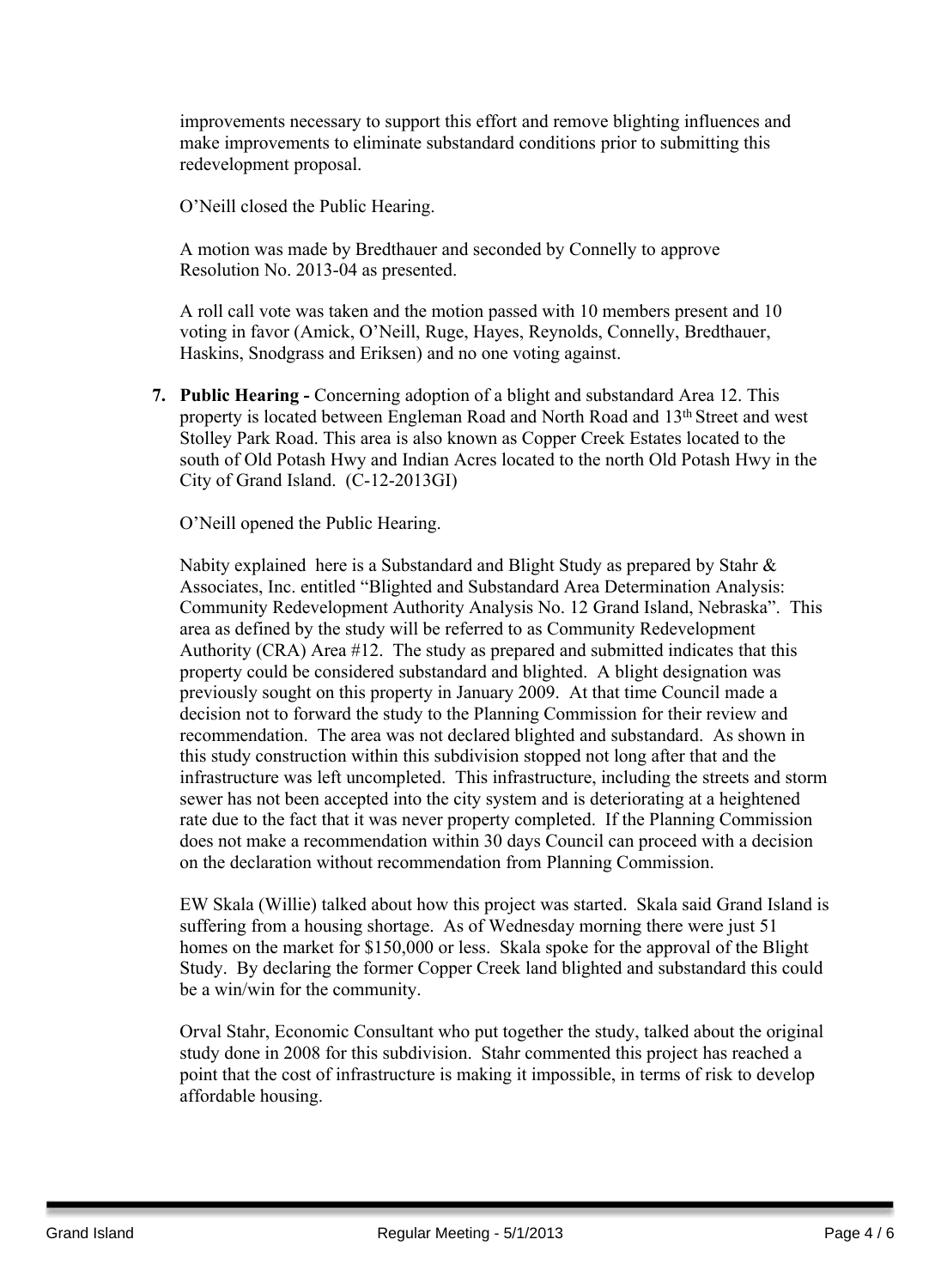Ray O'Connor, spoke of his plans for this proposed development for Copper Creek Estates. Noting this is what the community needs. "This is the way to do it is to build an affordable home for these people to move into", said O'Connor. With Blight Study passing this is imperative to the future of this development. O'Connor is in favor of the approval of the Blight Study because without TIF funding this development would not be able to move forward.

Tim Plate, spoke against the approval of the Blight Study, citing this is O'Connor's way of getting infrastructure at a low cost for his own benefit. He noted other subdivisions within a close proximity have been developed with private money. Plate doesn't like the use of tax-increment financing to help with the cost of streets, water, sewer and storm sewer. Instead it should be used for the demo of substandard house to allow for future development.

Haskins spoke against this Blight Study, as he believes this should be used to help older parts of Grand Island that have become run down.

Bredthauer praised the project, saying this is exactly what is needed.

Reynolds disagreed with the Study noting there are areas in this proposal that aren't blighted.

O'Neill closed the Public Hearing.

A motion was made by Hayes and seconded by Bredthauer to approve the proposed Blight Study for area 12 as presented. Some findings of fact are other housing areas to the west, there are known hazards in this area. There is degradation of infrastructure and abandonment of land.

A roll call vote was taken and the motion passed with 8 members present and 8 voting in favor (Amick, O'Neill, Ruge, Hayes, Connelly, Bredthauer, Snodgrass and Eriksen) and 2 voting no (Reynolds and Haskins).

**8. Final Plat – Rainbow Lake Sixth Subdivision** – located south of Rainbow Road and east of Blaine Street, in the City of Grand Island, in Hall County, Nebraska. Consisting of (25 Lots) and 19.775 acres.

A motion was made by Bredthauer and seconded by Amick to approve the plat as presented.

A roll call vote was taken and the motion passed with 10 members present (Amick, O'Neill, Ruge, Hayes, Reynolds, Haskins,Connelly, Bredthauer, Eriksen and Snodgrass) voting in favor, no member present abstaining.

**9. Final Plat – Ummel Second Subdivision** – located north of Bronco Road and east of Shady Bend Road, in Grand Island, Hall County, Nebraska. Consisting of (5 Lots) and 36.033 acres.